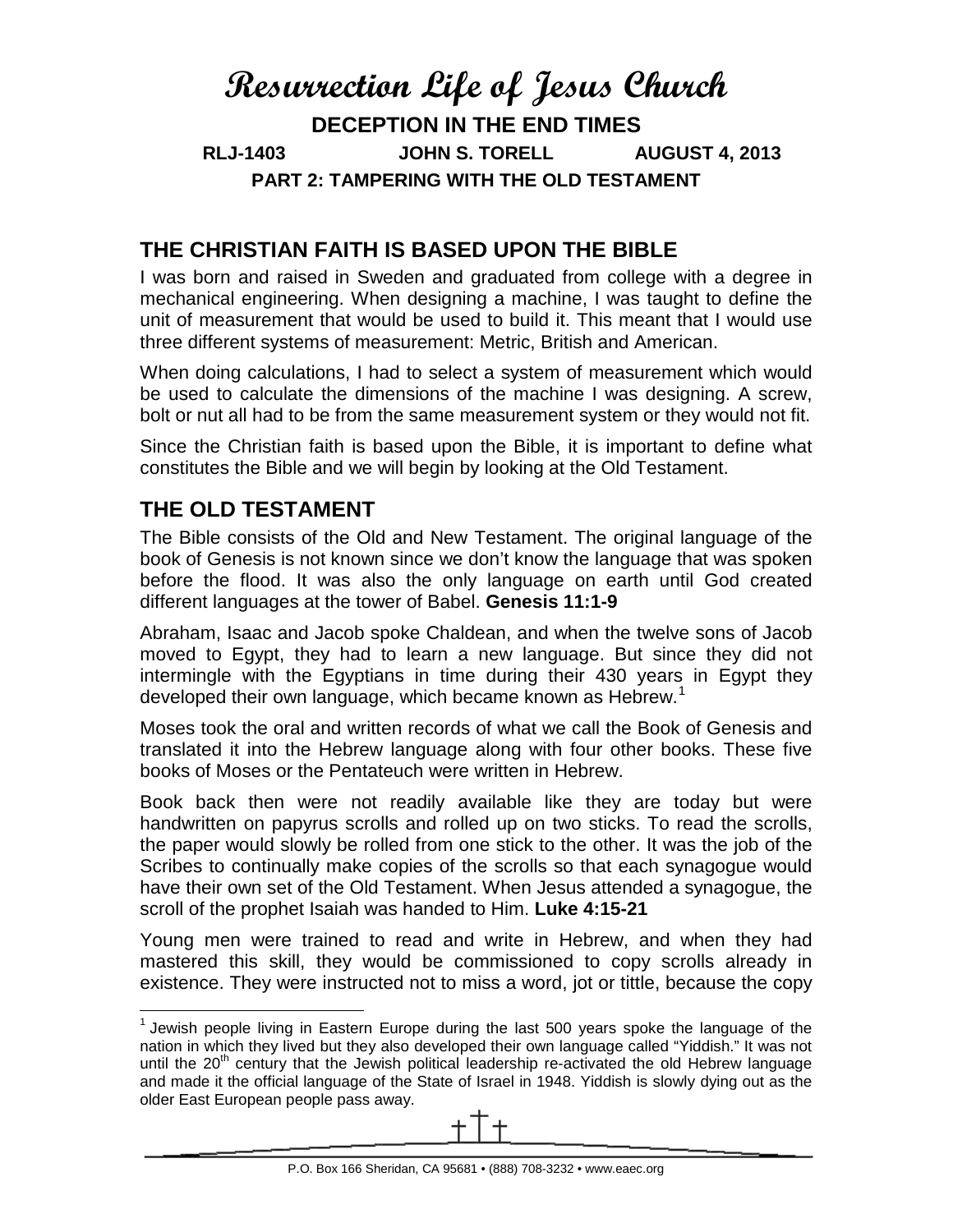they produced must be 100% perfect, so that before it was released to a synagogue, it was checked by other scribes for accuracy. This is how the Old Testament was preserved from the time of Moses until the time of Jesus, a period of some 1,500 years.

When Alexander the Great conquered the Middle East around 335 B.C. he brought with him the Greek language which became as important to the conquered nations as English is to the world today. If you wanted to do business, Greek was the language used by all the nations. By 285 B.C., Jewish businessmen were working in the different nations, and since most Jews living outside Israel spoke Greek as their primary language, the Old Testament was translated into Greek around 285 B.C and this translation became known as the Septuagint.

About 200 years before Christ, Hebrew had become a dead language as the Jews living in Palestine spoke Aramaic, which was a mixture of different languages. This was the language Jesus spoke when He walked on earth but the Old Testament was read in Hebrew at the synagogues.

# **PERVERTING THE WORD OF GOD**

Since the common Jew in the 200 A.D. no longer spoke Hebrew and could not read the scrolls, the call for an easier to read version of the Old Testament was requested. The people wanted something in Aramaic and these translations became known as "Targums." Instead of word for word translation, the Targums were paraphrased or written as a short version of commentaries. The end result was that the Jewish people knew somewhat of what God had spoken, but it was so general that it had lost its power and was no longer the Word of God. It was just a watered down version of what God had spoken through the ages. **Matthew 5:13**

Furthermore, the rabbinical system had also developed two other writings: the Talmud and Kabbalah. Thus we can see how darkness set in on the Jewish people and they became like lost sheep when the foundation had been removed. **Matthew 13:1-23**

### **JESUS AND HIS DISCIPLES**

Jesus read the Old Testament from Hebrew scrolls and was dogmatic that not one jot or tittle should be removed from God's Word. **Matthew 5:17-19**

Jesus rejected the Talmudic writings that were known as "the tradition of the elders." **Matthew 15:1-9**

Jesus rejected the Talmudic-Kabbalistic system of the rabbis and did not mince words when He spoke out against it. **Matthew 23:1-15**

### **THE OLD TESTAMENT WAS JESUS' BIBLE**

Most Christians living in the  $21<sup>st</sup>$  century have been brainwashed when it comes to understanding the Word of God. This has been made possible because of the poor education of people in general.